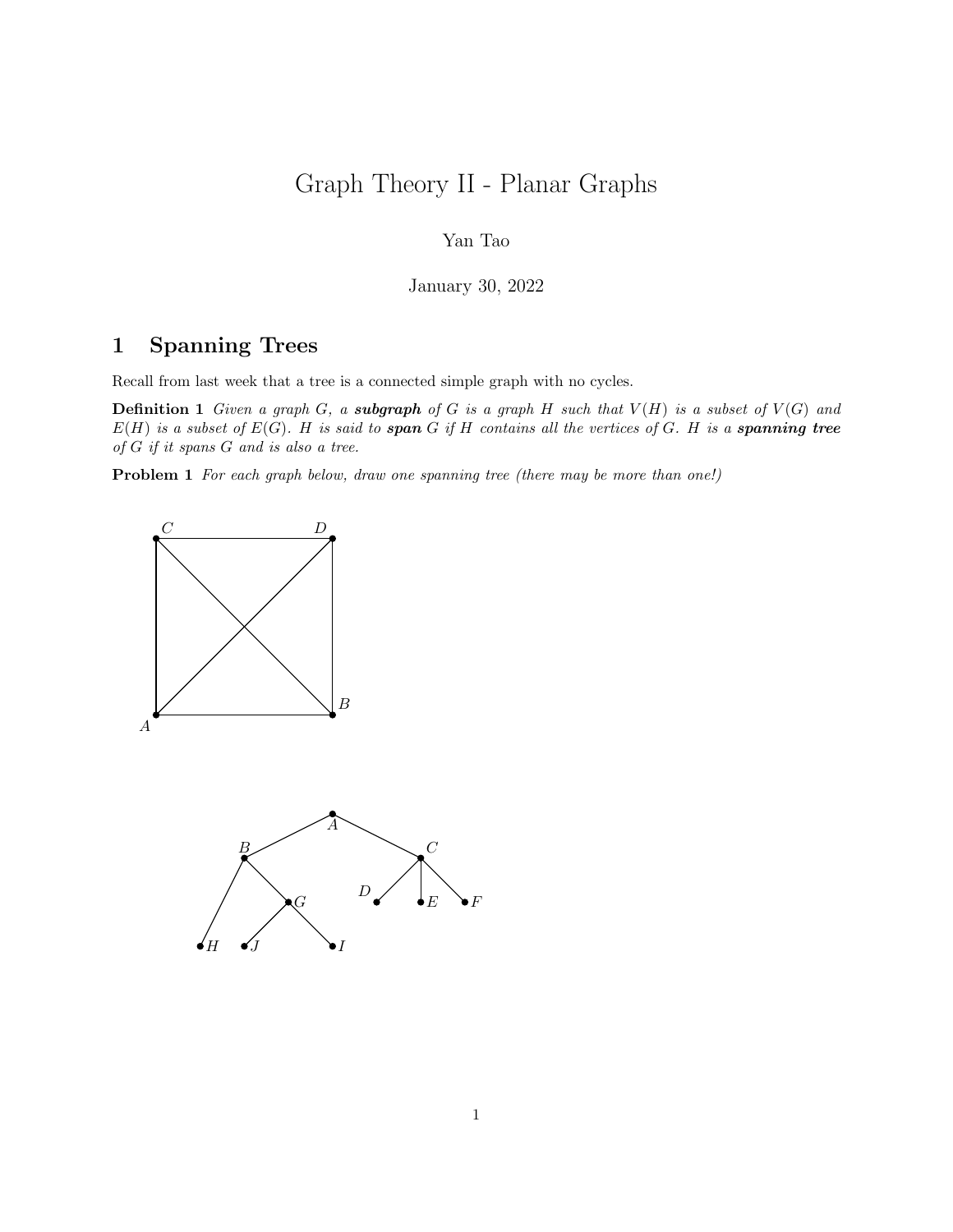

As one may begin to suspect, it is in fact the case that all graphs have spanning trees. To prove this, it suffices to provide an algorithm which gives a spanning tree.

**Definition 2** The **depth-first search** algorithm for a connected simple graph  $G$  is given by

- 1. Choose a vertex of G, called the node, and add it to a subgraph H.
- 2. Starting at a vertex, travel along an edge to any vertex not previously visited. Add both the edge and the vertex to H.
- 3. Repeat Step 2 until a vertex is reached whose neighbors have all been previously visited. Return to the node when this occurs.
- 4. Repeat Steps 2 and 3 until all neighbors of the node have been visited.

Problem 2 Use depth-first search (with the node at A) to find a spanning tree of the following graph.

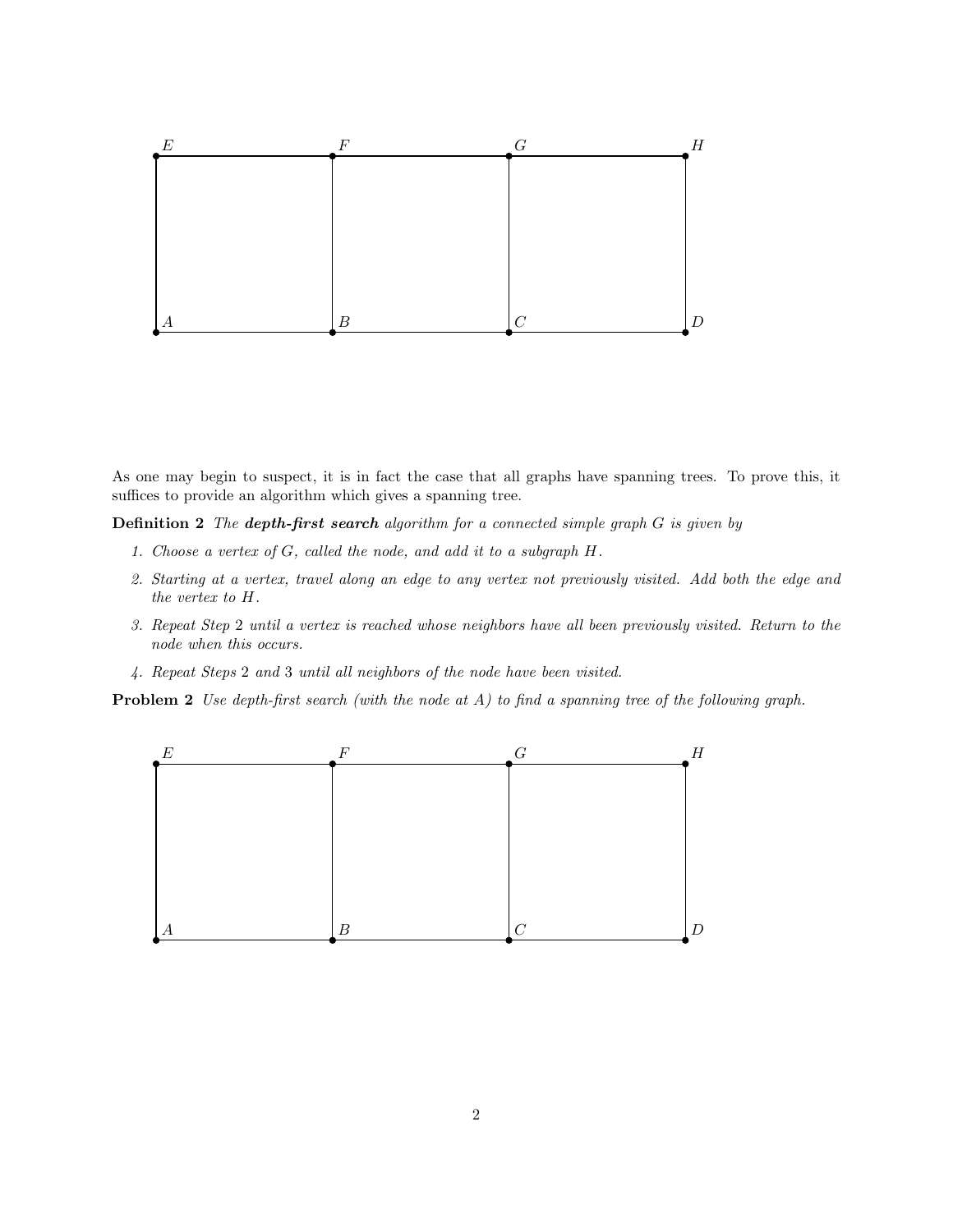Problem 3 Explain why depth-first search always results in a spanning tree H.

Along with depth-first search, there is one more common algorithm to find spanning trees.

**Definition 3** The **breadth-first search** algorithm for a connected simple graph  $G$  is given by

- 1. Choose a vertex of G, called the node, and add it to a subgraph H.
- 2. Starting at the node, add all edges coming out of the node and all vertices these connect to to H. Call these vertices the level 1 vertices.
- 3. Take a level 1 vertex and take all edges coming out of it which connect to vertices not previously added to H. Add these edges and vertices to H, with these vertices being level 2 vertices.
- 4. Repeat Step 3 for each level 1 vertex.
- 5. Repeat Steps 3 − 4 for all level 2 vertices, then all level 3 vertices, and so on, until all vertices of some level don't connect to any more unvisited vertices.

**Problem 4** Use breadth-first search (with the node at  $A$ ) to find a spanning tree of the following graph.

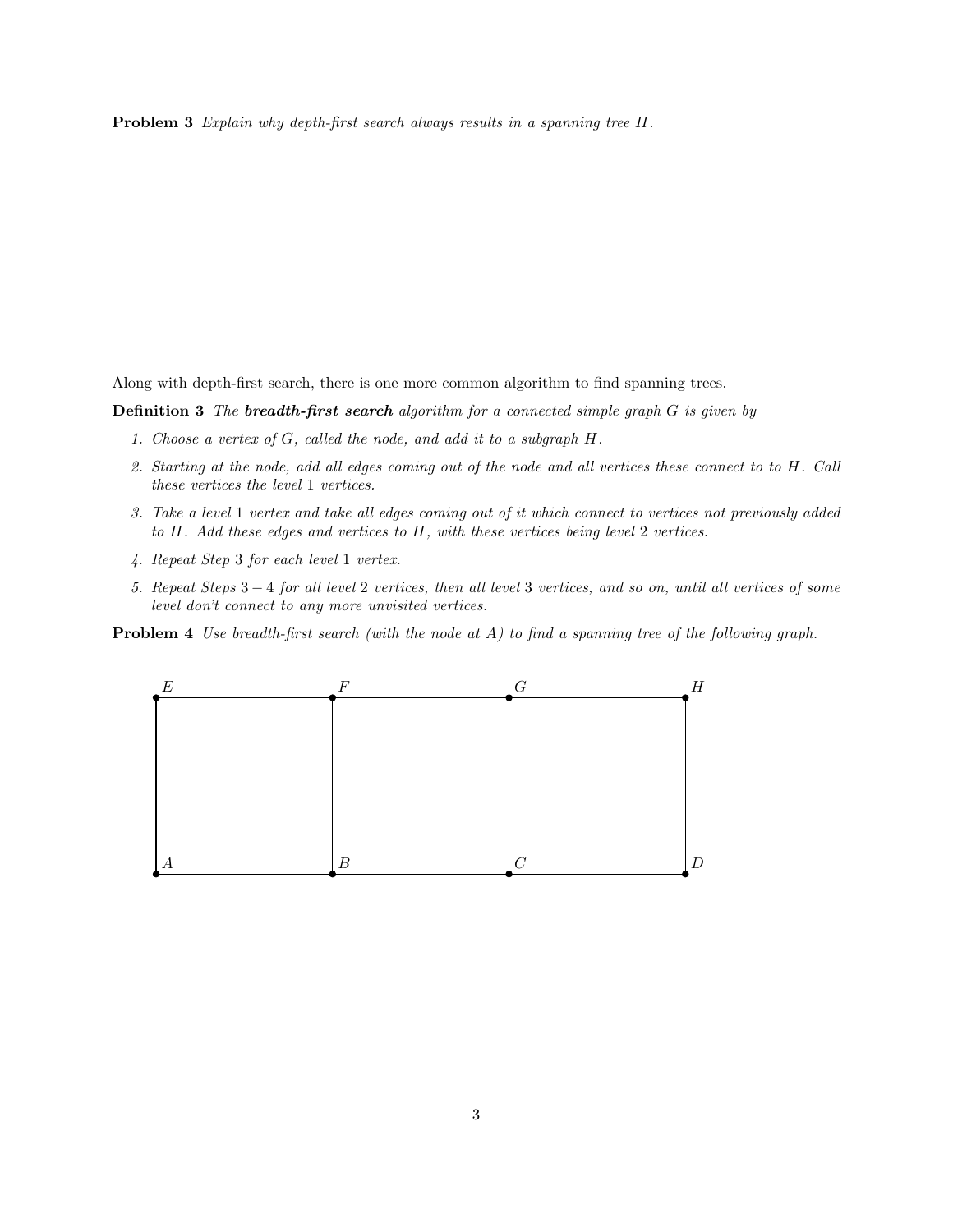## 2 Planar Graphs

**Definition 4** A (connected, simple) graph  $G$  is **planar** if it can be drawn in the plane without edges intersecting (except at vertices).

Problem 5 Even though the following graphs are drawn with intersecting edges, they are still planar because they can be drawn without them. For each graph, show that it's planar by drawing it without intersecting edges.

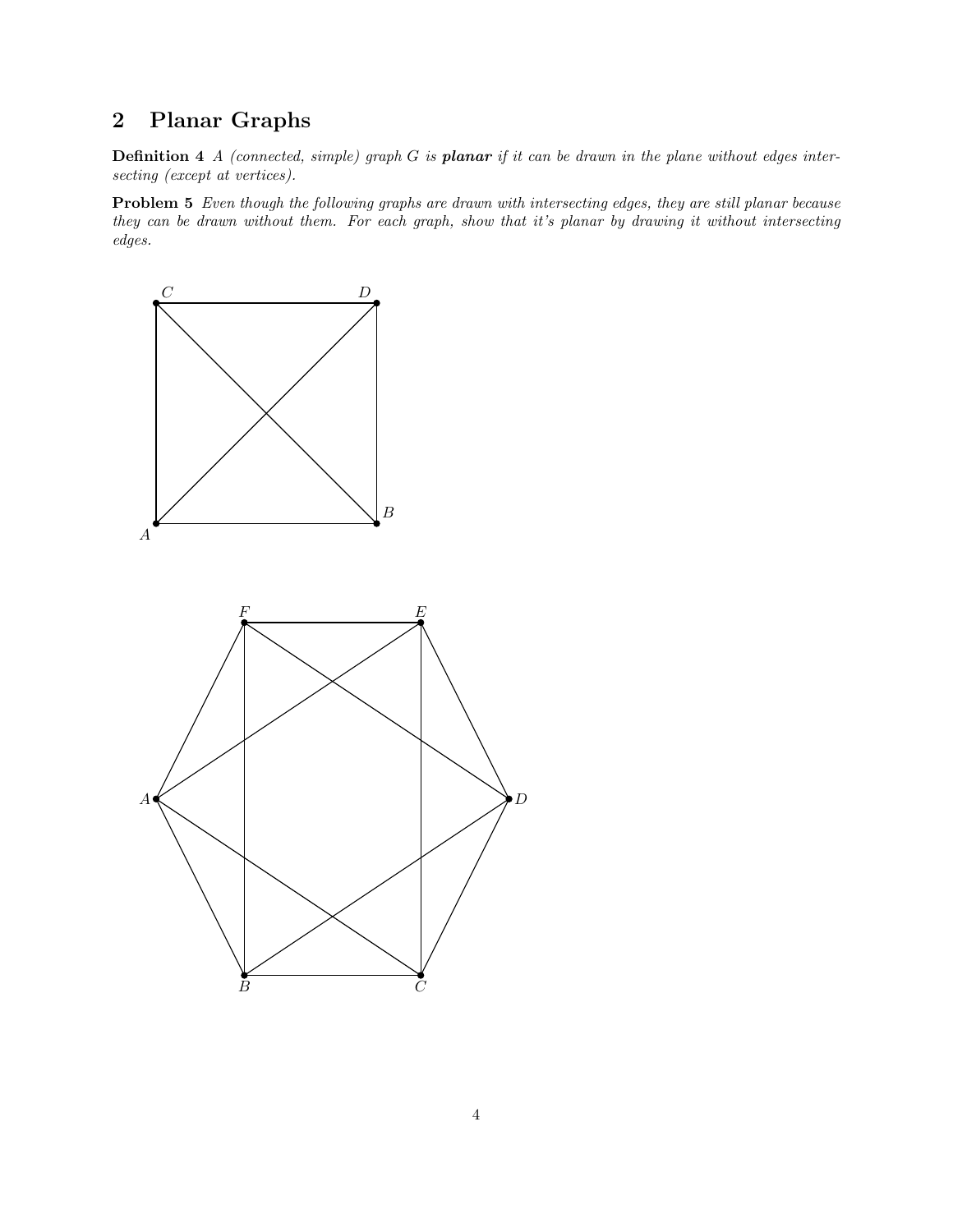Problem 6 Show that every subgraph of a planar graph is planar.

Problem 7 Show that all trees are planar. (Hint: It may help to think of the breadth-first search algorithm.)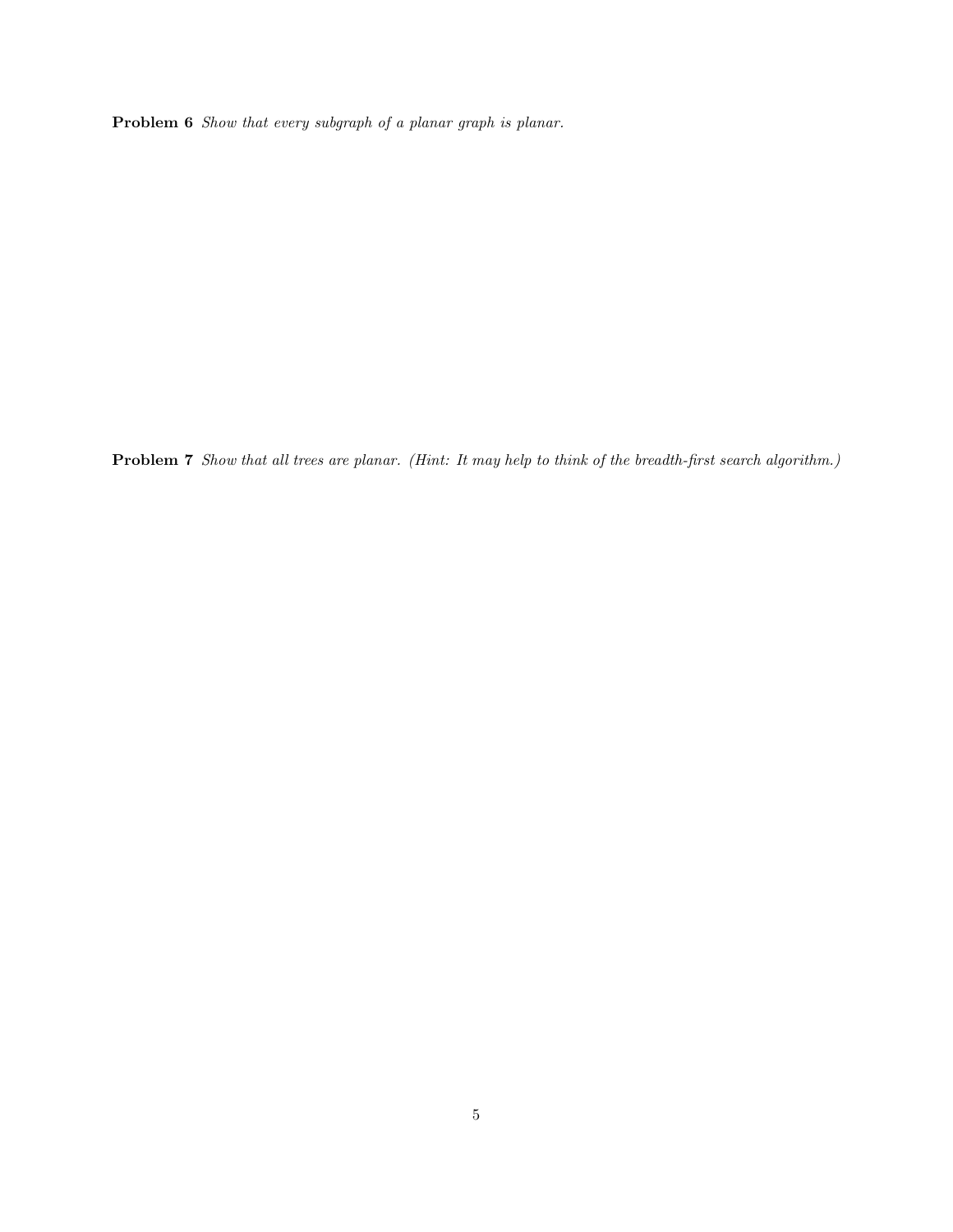#### 3 Euler Characteristic of Planar Graphs

Definition 5 Given a planar graph G drawn without intersecting edges, the regions that the edges of G divide the plane into are called the faces of G.

In addition to faces bounded by edges (which are called *interior faces*), every graph also has one *exterior* face, which can be thought of a face "at infinity", which contains everything that's far away from the graph.

**Definition 6** Given a graph G with V vertices, E edges, and F, its **Euler characteristic** is given by  $\chi(G) = V - E + F.$ 

Problem 8 For each of the following planar graphs, determine its Euler characteristic. (You may have to redraw some of them without intersecting edges.)

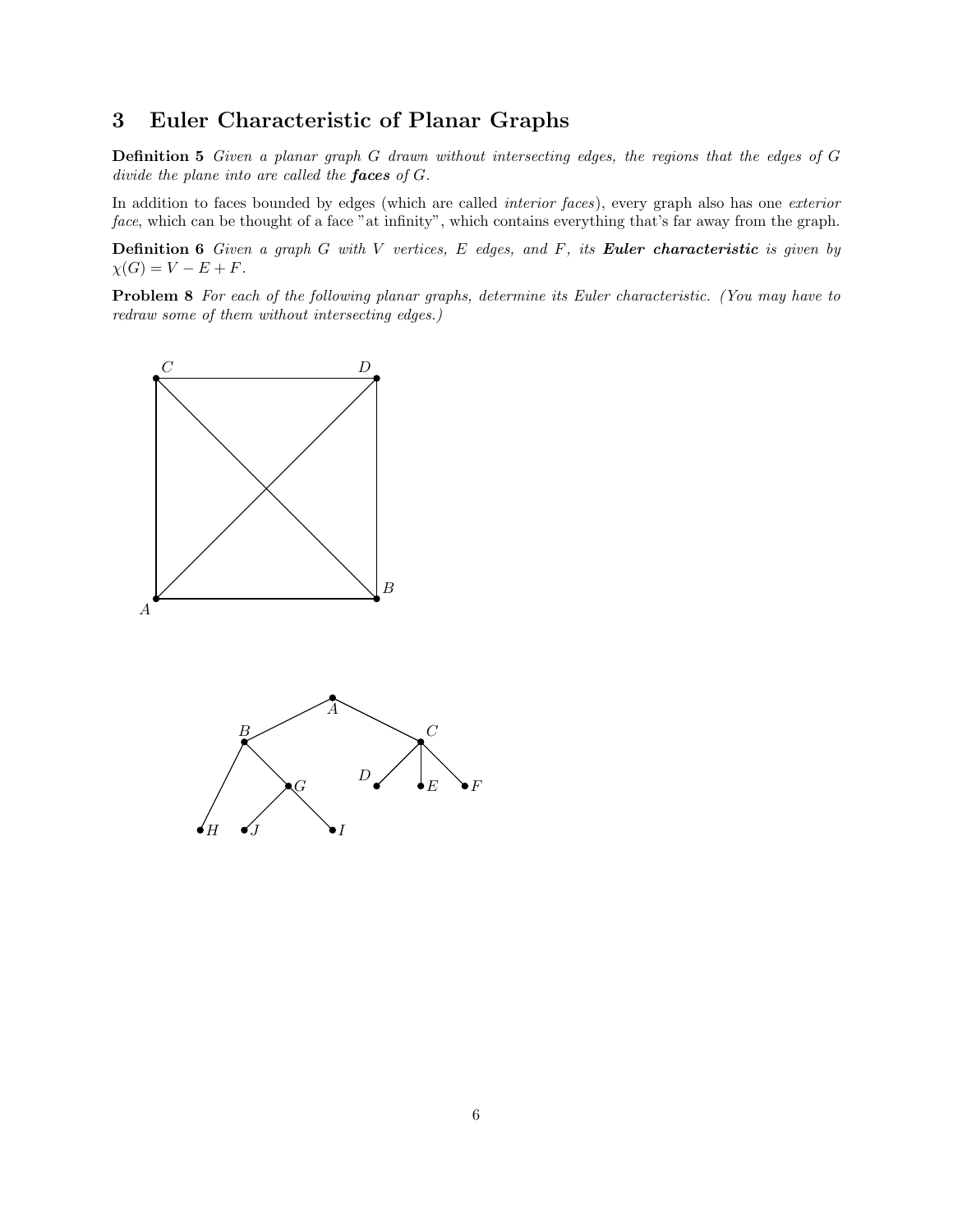

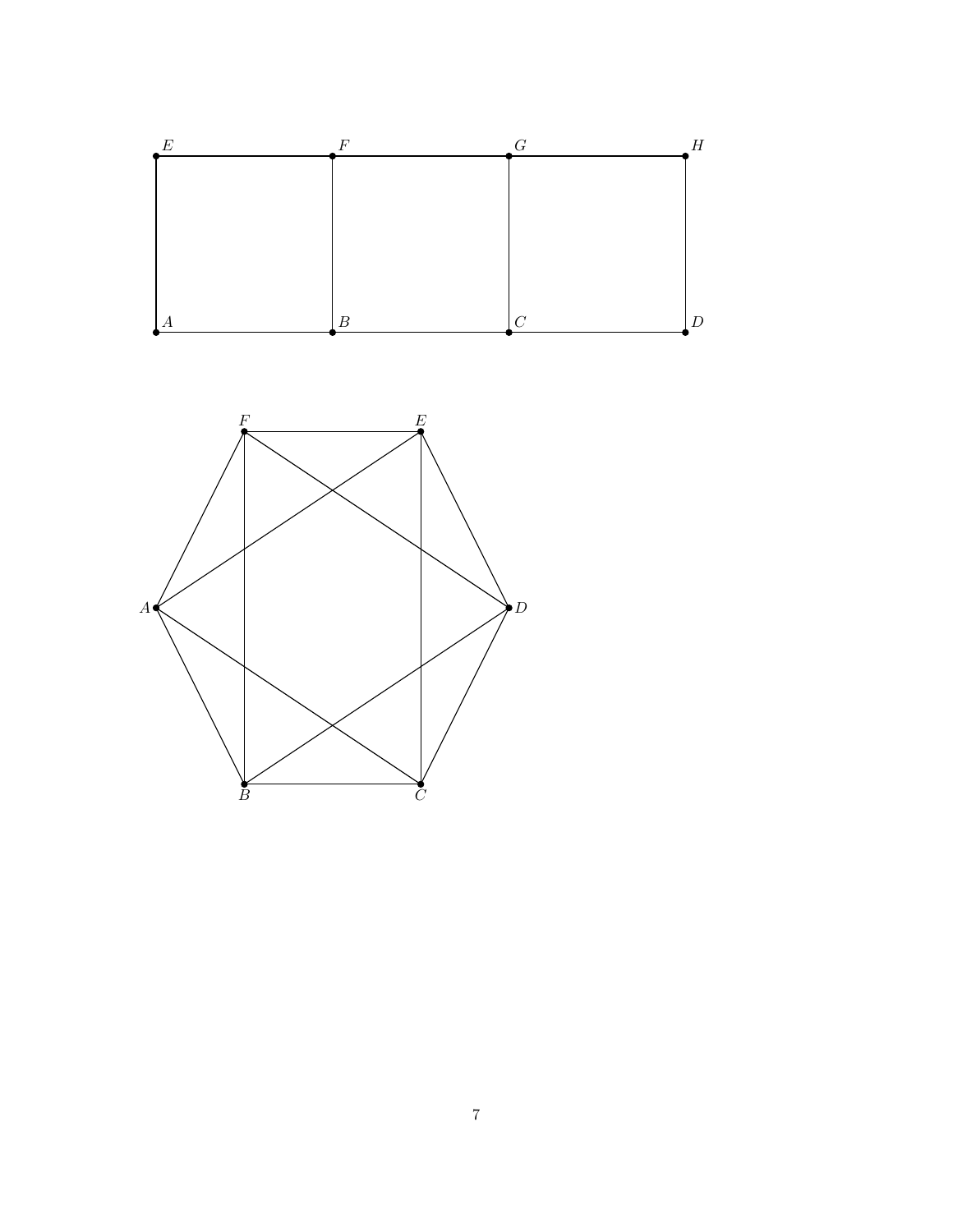Theorem 1 *(Euler)* The Euler characterstic of any planar graph is 2.

Problem 9 Let's prove Theorem 1.

 $\bullet$  How many faces does a tree have? Conclude that Theorem 1 holds in the case that G is a tree. (Hint: Refer to Problem 12 on last week's worksheet.)

• Let G be a graph and H be a subgraph which spans G. Suppose we add an edge of G into H. Show that this adds a cycle into  $H$ , and therefore adds one face to  $H$ .

• Conclude the proof of Theorem 1.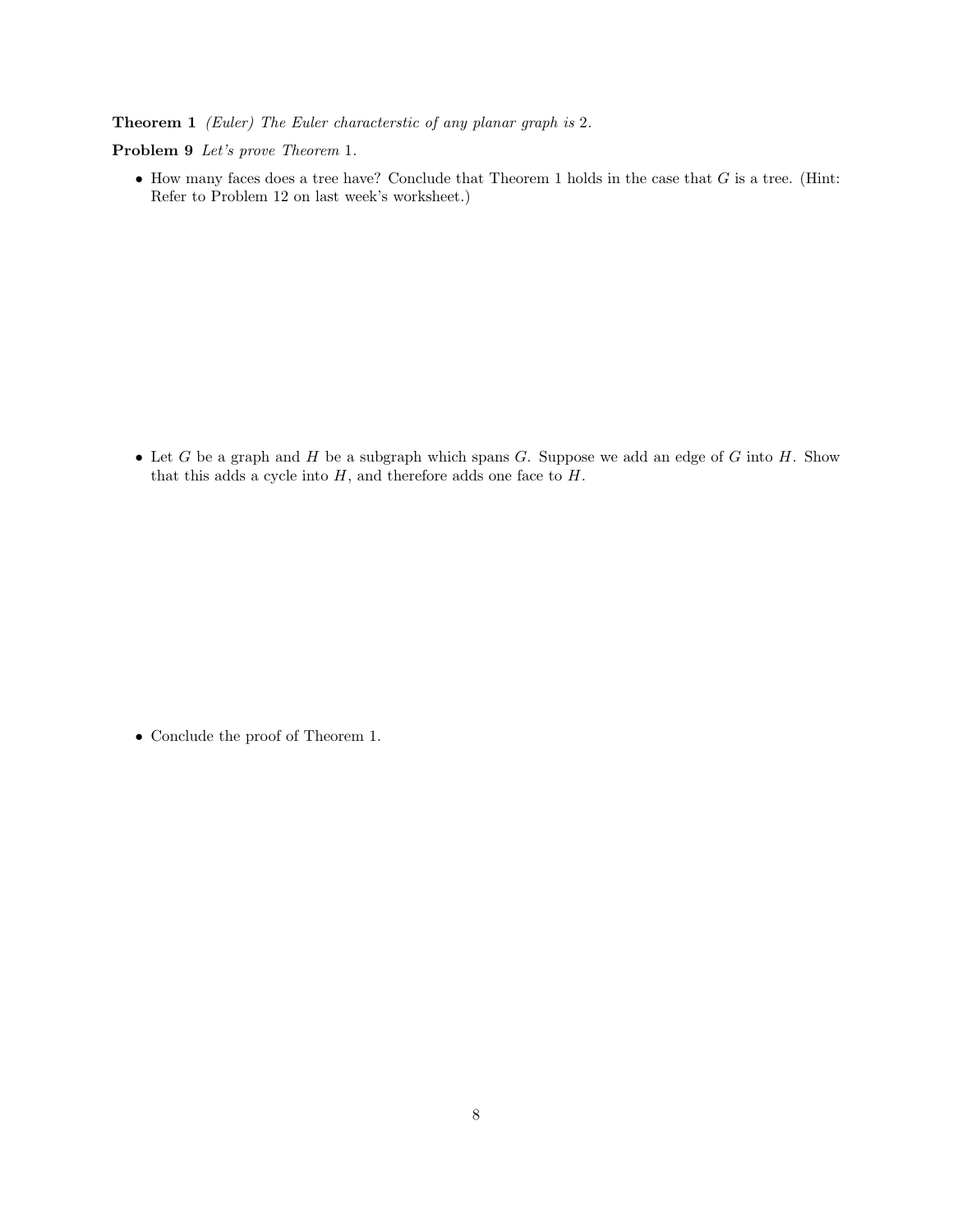## 4 Bonus Section: Nonplanar graphs

Using the Euler characteristic, we can finally show that certain graphs are not planar.

Problem 10 Let G be a planar graph with more than 1 edge. Show that

- $2E \geq 3F$
- $E \leq 3V 6$

Problem 11 Using Problem 10, show that the following graph is not planar.